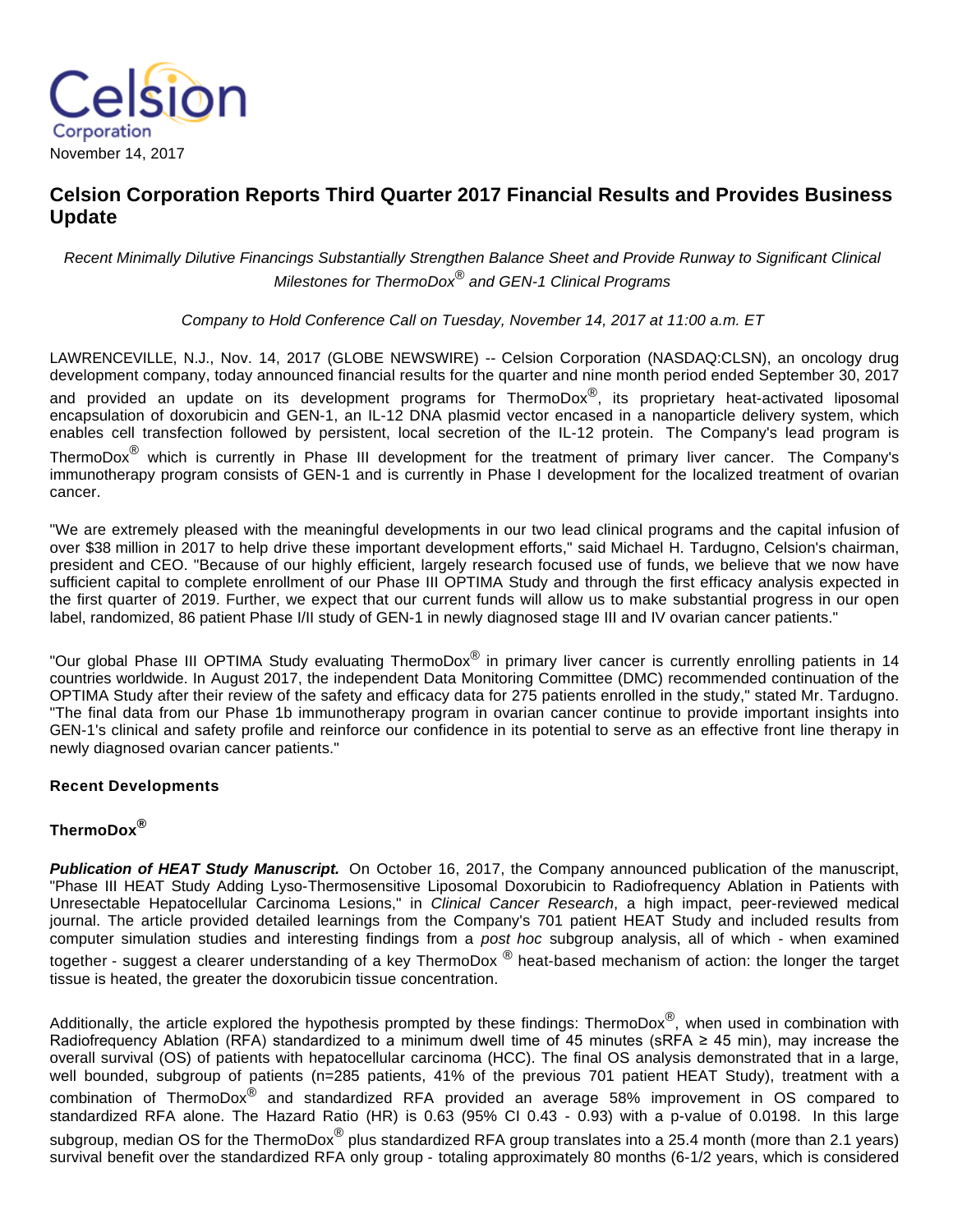a curative treatment for HCC) for the ThermoDox<sup>®</sup> plus standardized RFA group versus 53 months for the standardized RFA only group.

The lead author of the HEAT Study manuscript is Won Young Tak, M.D., Ph.D., Professor Internal Medicine, Gastroenterology & Hepatology, Kyungpook National University Hospital Daegu, Republic of Korea, and there are 22 HEAT Study co-authors along with Nicholas Borys, M.D., Celsion's senior vice president and chief medical officer.

R&D Day. On October 12, 2017, the Company made various ThermoDox<sup>®</sup>-related presentations during the Research and Development (R&D) Day held in New York City. The presentations focused on the Company's development program using ThermoDox® for the treatment of primary liver cancer. Leading OPTIMA Study clinical investigators representing various geographical regions (Asia-Pacific and Europe) and multiple medical disciplines (hepatology, interventional radiology and surgery) presented their past and current experiences with ThermoDox $^{\circledR}$  for the treatment of primary liver cancer.

**Update on OPTIMA Study.** On September 27, 2017, the Company announced that enrollment in the OPTIMA Study was approaching 70% of the 550 patients necessary to ensure that the study's primary end point, overall survival, could be evaluated with statistical significance. The statistical plan for the OPTIMA Study calls for two interim efficacy analyses by the independent Data Monitoring Committee (DMC). The Company projected full patient enrollment by mid-2018 and the first pre-planned efficacy analysis after 118 overall survival events by the first quarter of 2019.

**DMC Review of OPTIMA Study.** On August 7, 2017, the Company announced that the DMC for the Company's OPTIMA Study completed a regularly scheduled review of the first 50% of patients enrolled in the trial as of April 2017 and unanimously recommended that the OPTIMA Study continue according to protocol to its final data readout based on the risk to benefit analysis by the Committee. The DMC reviewed study data at regular intervals, with the primary responsibilities of ensuring the safety of all patients enrolled in the study, the quality of the data collected, and the continued scientific validity of the study design. As part of its review, the DMC monitored a quality matrix relating to the total clinical data set, confirming the timely collection of data, that all data are current as well as other data collection and quality criteria.

The Company also hosted Investigators Meetings with physicians and key opinion leaders in Bangkok, Thailand and Shanghai, China. The Company has initiated approximately 70 clinical sites in 14 countries with plans to activate up to 8 additional clinical trial sites in China or Vietnam by the end of 2017. China and Vietnam represent potentially significant markets for ThermoDox<sup>®</sup> where HCC incidence rates are among the highest in the world.

#### **GEN-1 Immunotherapy**

**R&D Day.** On October 12, 2017, the Company made various GEN-1 immunotherapy-related presentations during the Research and Development (R&D) Day held in New York City. The GEN-1 immunotherapy presentations focused on the Company's clinical and translational research data from its recently completed Phase IB OVATION Study. The lead clinical investigator for the OVATION Study and leading immuno-oncology experts from the Roswell Park Cancer Institute presented their current experience with GEN-1 immunotherapy for the treatment of ovarian cancer.

**Presented Final OVATION Study Findings at the American Association of Cancer Research (AACR) Special Conference.** On October 3, 2017, the Company announced final clinical and translational research data from the OVATION Study at the AACR Special Conference entitled "Addressing Critical Questions in Ovarian Cancer Research and Treatment" in Pittsburgh, PA. The Company also held an Advisory Board Meeting on September 27, 2017 with the clinical investigators and scientific experts to review and finalize clinical, translational research and safety data from the OVATION Study in order to determine the next steps forward for this exciting new immunotherapy. With the endorsement and recommendations from the Advisory Board, the Company expects to file a next phase protocol with FDA later this year.

Key translational research findings from all evaluable patients are consistent with the earlier reports from partial analysis of the data and are summarized below:

- The intraperitoneal treatment of GEN-1 in conjunction with neoadjuvant chemotherapy resulted in dose dependent increases in IL-12 and Interferon-gamma (IFN-g) levels that were predominantly in the peritoneal fluid compartment with little to no changes observed in the patients' systemic circulation. These and other post-treatment changes including decreases in VEGF levels in peritoneal fluid are consistent with an IL-12 based immune mechanism.
- Consistent with the previous partial reports, the effects observed in the IHC analysis were pronounced decreases in the density of immunosuppressive T-cell signals (Foxp3, PD-1, PDL-1, IDO-1) and increases in CD8+ cells in the tumor microenvironment.
- ↓ The ratio of CD8+ cells to immunosuppressive cells was increased in approximately 75% of patients suggesting an overall shift in the tumor microenvironment from immunosuppressive to pro-immune stimulatory following treatment with GEN-1. An increase in CD8+ to immunosuppressive T-cell populations is a leading indicator and believed to be a good predictor of improved overall survival.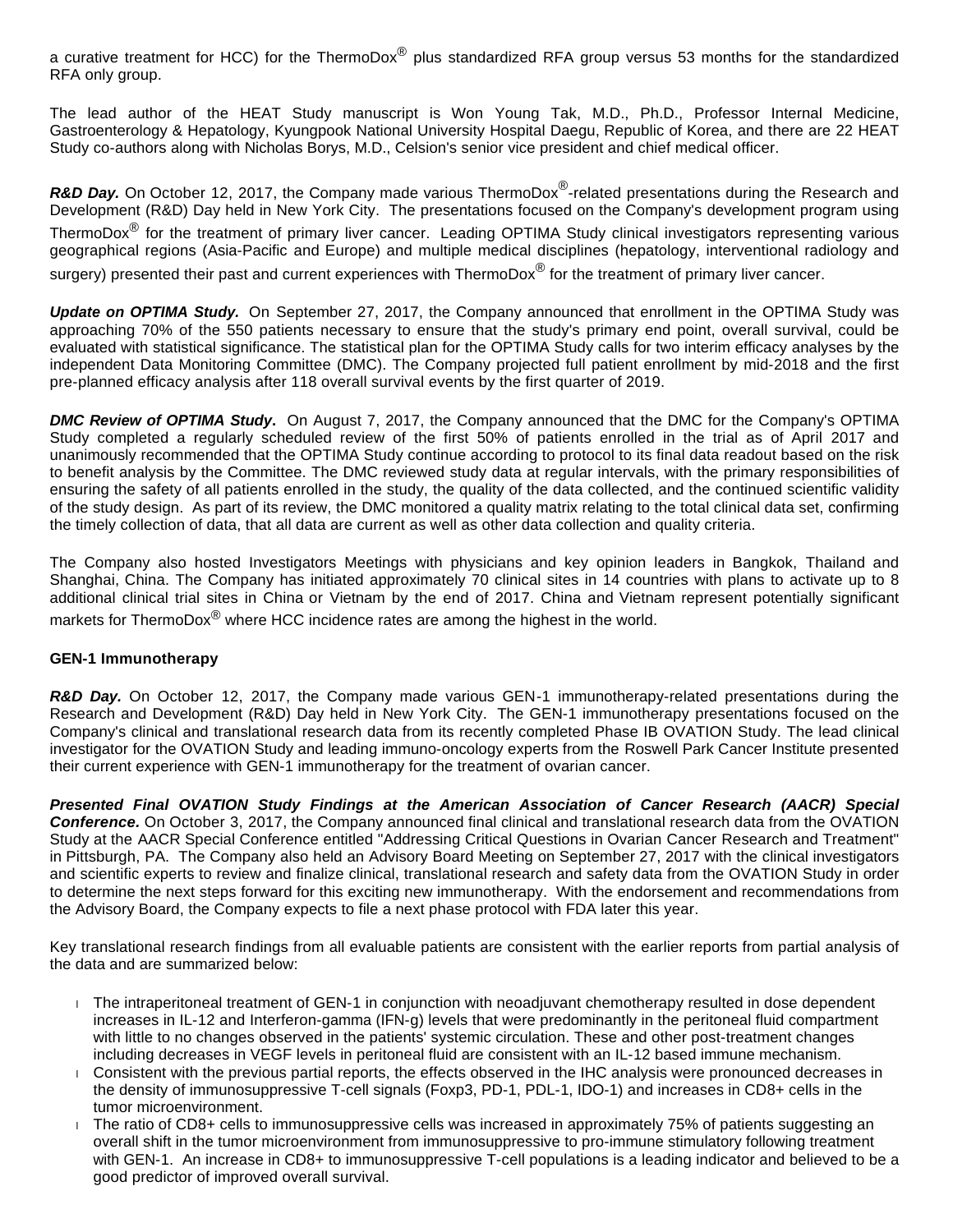Analysis of peritoneal fluid by cell sorting, not reported before, shows treatment-related decrease in the percentage of immunosuppressive T-cell (Foxp3+), which is consistent with the reduction of Foxp3+ T-cells in the primary tumor tissue, and a shift in tumor naïve CD8+ cell population to more efficient tumor killing memory effector CD8+ cells.

Celsion also reported highly encouraging clinical data from the first fourteen patients who have completed treatment in the OVATION Study. GEN-1 plus standard chemotherapy produced positive clinical results, with no dose limiting toxicities and promising dose dependent efficacy signals which correlate well with successful surgical outcomes as summarized below:

- Of the fourteen patients treated in the entire study, two (2) patients demonstrated a complete response, ten (10) patients demonstrated a partial response and two (2) patients demonstrated stable disease, as measured by RECIST criteria. This translates to a 100% disease control rate ("DCR") and an 86% objective response rate ("ORR"). Of the five patients treated in the highest dose cohort, there was a 100% objective response rate with one (1) complete response and four (4) partial responses.
- Fourteen patients had successful resections of their tumors, with nine (9) patients (64%) having an R0 resection, which indicates a microscopically margin-negative resection in which no gross or microscopic tumor remains in the tumor bed. Seven out of eight (87%) patients in the highest two dose cohorts experienced a R0 surgical resection. All five patients treated at the highest dose cohort experienced a R0 surgical resection.
- All patients experienced a clinically significant decrease in their CA-125 protein levels as of their most recent study visit. CA-125 is used to monitor certain cancers during and after treatment. CA-125 is present in greater concentrations in ovarian cancer cells than in other cells.
- Of the eight patients who have received GEN-1 treatment over one year ago (cohort 1 3) and are being followed; only two patients' cancer has progressed. This compares favorably to the historical median progression free survival (PFS) of 12 months for newly-diagnosed patients with Stage III and IV ovarian cancer that undergo neoadjuvant chemotherapy followed by interval debulking surgery. Of the remaining six patients who have been on the study for over one year, their average PFS as of September 30, 2017 is 18 months with the longest progression-free patient at 24 months.

## **Corporate Development**

**Raised Approximately \$28.6 Million in Gross Proceeds in the Third Quarter and Through October 2017.** Recent equity offerings totaling approximately \$28.6 million in gross proceeds have strengthened the Company's balance sheet and

provide a roadway to potentially significant clinical milestones for ThermoDox $^{\circledR}$  and GEN-1 clinical programs through the second quarter of 2019.

- The Company raised \$17.0 million in gross proceeds through the exercise of outstanding common stock warrants in October 2017.
- In July 2017, the Company completed a \$5 million registered direct equity offering of shares of common stock, or prefunded warrants in lieu thereof, and a concurrent private placement of warrants to purchase common stock with several institutional healthcare investors.
- $\Box$  In October 2017, the Company completed an underwritten equity offering of shares of common stock and warrants to purchase common stock with Oppenheimer & Co. The gross proceeds of the offering were approximately \$6.6 million.

### **Financial Results**

For the quarter ended September 30, 2017, Celsion reported a net loss of \$5.7 million, or \$(0.70) per share, compared to a net loss of \$6.4 million, or \$(3.22) per share, in the same period of 2016. Operating expenses were \$4.4 million in the third quarter of 2017 compared to \$5.6 million in the same period of 2016. This decrease was primarily due to a tighter clinical development focus coupled with lower general and administrative and interest expenses. For the nine month period ended September 30, 2017, the Company reported a net loss attributable to common shareholders of \$16.1 million, or \$(3.04) per share, compared to \$16.7 million, or \$(9.27) per share, in the same nine month period of 2016. Operating expenses were \$13.8 million in the first nine months of 2017 compared to \$15.5 million in the same period of 2016.

Net cash used for operating activities was \$12.4 million in the first nine months of 2017 compared to \$13.7 million in the same period last year. The Company ended the third quarter of 2017 with \$2.7 million of total cash and cash equivalents, which was subsequently increased with aggregate gross proceeds of \$17.0 million from warrant exercises and an underwritten equity offering with gross proceeds of \$6.6 million completed in October 2017.

Research and development costs were \$3.3 million in the third quarter of 2017 compared to \$4.2 million in the same period last year. Research and development costs were \$9.9 million in the first nine months of 2017 compared to \$11.0 million in the same period last year. Clinical development costs for the Phase III OPTIMA Study remained relatively unchanged at \$1.8 million in the third quarter of 2017 compared to \$1.9 million in the same period of 2016. R&D costs for other development programs were lower as a result of the Company's tighter clinical development focus around the pivotal Phase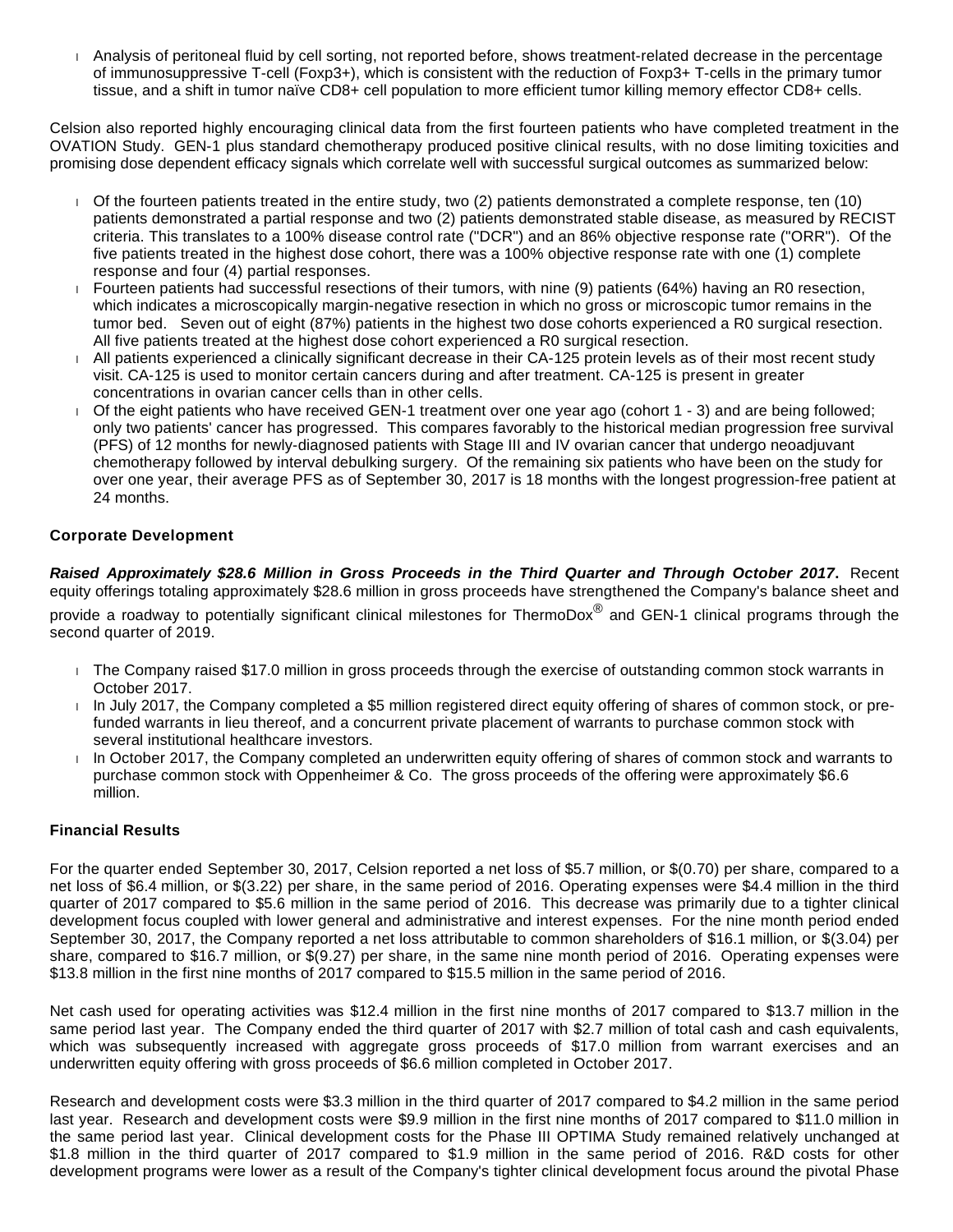III OPTIMA Study for the treatment of primary liver cancer and the clinical development program for GEN-1 IL-12 immunotherapy for the localized treatment of ovarian cancer coupled with lower costs in the first nine months of 2017 associated with the production of ThermoDox<sup>®</sup> clinical supplies to support the OPTIMA Study.

General and administrative expenses were \$1.2 million in the third quarter of 2017 compared to \$1.5 million in the same period of 2016. This 22 percent decrease during the third quarter of 2017 was due to lower non-cash stock compensation expense and reduced professional fees. General and administrative expenses were \$4.3 million in the first nine months of 2017 compared to \$4.9 million in the same period of 2016. The decrease during the first nine months of 2017 was primarily the result of lower personnel costs and professional fees.

During the third quarter ended September 30, 2017, other expenses included a non-cash charge of \$2.5 million related to the impairment of certain in process research and development assets related to the development of our glioblastoma multiforme (GBM) cancer product candidate offset by a \$1.2 million reduction in the earn-out liability related to potential milestone payments for the GBM product candidate.

During the nine months ended September 30, 2017, the Company recognized deemed dividends totaling \$0.4 million collectively in regard to multiple agreements with certain warrant holders, pursuant to which these warrant holders agreed to exercise, and the Company agreed to reprice, certain warrants. Warrants to purchase 790,410 shares of common stock were repriced at \$2.70 and warrants to purchase 506,627 shares of common stock were repriced at \$1.65. The Company received \$3.0 million in gross proceeds from the sale of these repriced warrants.

Interest expense decreased by \$0.5 million in 2017 due to lower principal balances outstanding under the Company's current debt facility with Hercules. The loan balance and end of term charges on its debt facility was paid in full on June 1, 2017.

#### **Quarterly Conference Call**

The Company is hosting a conference call to provide a business update and discuss third quarter 2017 financial results at 11:00 a.m. ET on Tuesday, November 14, 2017. To participate in the call, interested parties may dial 1-877-830-2649 (Toll-Free/North America) or 1-785-424-1824 (International/Toll) and ask for the Celsion Corporation Third Quarter 2017 Earnings Call (Conference Code: 3840213) to register ten minutes before the call is scheduled to begin. The call will also be broadcast live on the internet at [www.celsion.com](https://www.globenewswire.com/Tracker?data=gyL5cfYHYHzFIMhUU4ybW7dIIH0m9w6ZG0pwdVplEfFm6Kp6BHLlISAIr8sz6KeTFzjeaInIXMywaUqkmQsdTQ==).

The call will be archived for replay on Tuesday, November 14, 2017 and will remain available until November 28, 2017. The replay can be accessed at 1-888-203-1112 (Toll-Free/North America) or 1-719-457-0820 (International/Toll) using Conference ID: 3840213. An audio replay of the call will also be available on the Company's website, [www.celsion.com](https://www.globenewswire.com/Tracker?data=gyL5cfYHYHzFIMhUU4ybW-_aDzazaqpVTNHiq4nxdedRSrnxY3COPx_gWtAw3tLUSA8tiLBv3WH5ituSl30XCQ==), for 90 days after 2:00 p.m. ET Tuesday, November 14, 2017.

#### **About Celsion Corporation**

Celsion is a fully-integrated oncology company focused on developing a portfolio of innovative cancer treatments, including directed chemotherapies, immunotherapies and RNA- or DNA-based therapies. The Company's lead program is

ThermoDox<sup>®</sup>, a proprietary heat-activated liposomal encapsulation of doxorubicin, currently in Phase III development for the treatment of primary liver cancer and in Phase II development for the treatment of recurrent chest wall breast cancer. The pipeline also includes GEN-1, a DNA-based immunotherapy for the localized treatment of ovarian and brain cancers. Celsion has two platform technologies for the development of novel nucleic acid-based immunotherapies and other anticancer DNA or RNA therapies. For more information on Celsion, visit our website: [http://www.celsion.com](https://www.globenewswire.com/Tracker?data=RXVla5z_boFdIafIMWzI9u2iRXj1H0gIxiKzp_IanJYqmiJ7zau694d5o_CkAVzGTmxE_we5sM3iu5smhR8NUn-dJ0FhfXd4vdzg08z_gaA=) (CLSN-FIN).

Celsion wishes to inform readers that forward-looking statements in this release are made pursuant to the "safe harbor" provisions of the Private Securities Litigation Reform Act of 1995. Readers are cautioned that such forward-looking statements involve risks and uncertainties including, without limitation, unforeseen changes in the course of research and development activities and in clinical trials; the uncertainties of and difficulties in analyzing interim clinical data; the significant expense, time, and risk of failure of conducting clinical trials; the need for Celsion to evaluate its future development plans; possible acquisitions or licenses of other technologies, assets or businesses; possible actions by customers, suppliers, competitors, regulatory authorities; and other risks detailed from time to time in Celsion's periodic reports and prospectuses filed with the Securities and Exchange Commission. Celsion assumes no obligation to update or supplement forward-looking statements that become untrue because of subsequent events, new information or otherwise.

#### **Celsion Investor Contact**

Jeffrey W. Church Sr. Vice President and CFO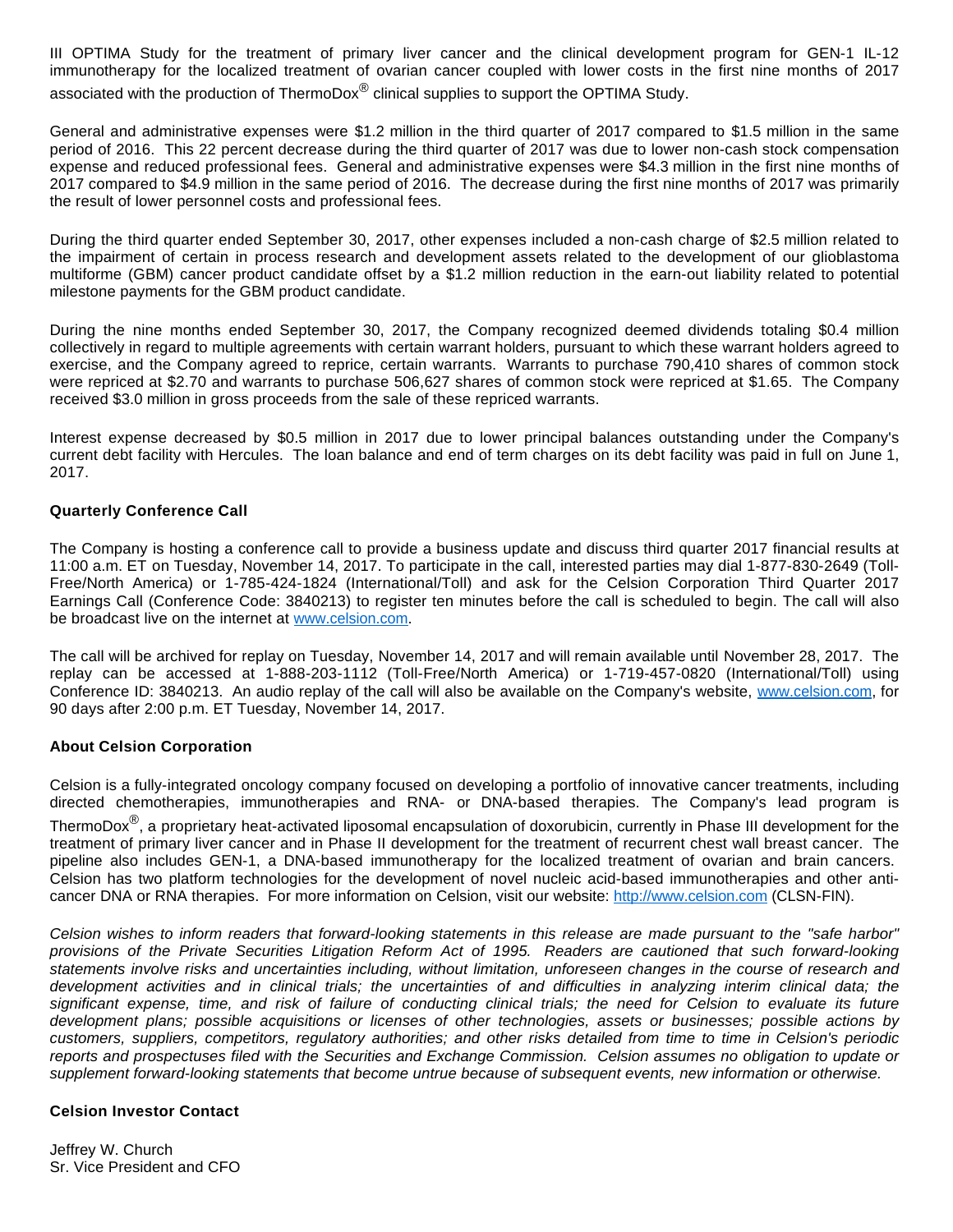#### **Celsion Corporation Condensed Statements of Operations (in thousands except per share amounts)**

|                                                                     | <b>Three Months Ended</b><br>September 30, |              |    | <b>Nine Months Ended</b><br>September 30, |               |    |           |
|---------------------------------------------------------------------|--------------------------------------------|--------------|----|-------------------------------------------|---------------|----|-----------|
|                                                                     |                                            | 2017         |    | 2016                                      | 2017          |    | 2016      |
| <b>Licensing revenue</b>                                            | \$                                         | 125          | \$ | $125$ \$                                  | 375           | \$ | 375       |
| <b>Operating expenses:</b>                                          |                                            |              |    |                                           |               |    |           |
| Research and development                                            |                                            | 3,349        |    | 4,225                                     | 9,871         |    | 11,003    |
| General and administrative                                          |                                            | 1,174        |    | 1,497                                     | 4,291         |    | 4,888     |
| <b>Total operating expenses</b>                                     |                                            | 4,523        |    | 5,722                                     | 14,162        |    | 15,891    |
| Loss from operations                                                |                                            | (4,398)      |    | (5,597)                                   | (13, 787)     |    | (15, 516) |
| Other income (expense):                                             |                                            |              |    |                                           |               |    |           |
| Gain (loss) from valuation of common stock warrant liability        |                                            | 1,246        |    | (662)                                     | 670           |    | (556)     |
| (Loss) from impairment of in-process research and development       |                                            | (2,520)      |    |                                           | (2,520)       |    |           |
| Interest expense, investment income and other income (expense), net |                                            | 1            |    | (151)                                     | (84)          |    | (585)     |
| Total other income (expense), net                                   |                                            | (1, 273)     |    | (813)                                     | (1,934)       |    | (1, 141)  |
| <b>Net loss</b>                                                     |                                            | (5,671)      |    | (6, 410)                                  | (15, 721)     |    | (16, 657) |
| Deemed dividend related to warrant Modification                     |                                            |              |    |                                           | (346)         |    |           |
| Net loss attributable to common shareholders                        | \$                                         | $(5,671)$ \$ |    | $(6, 410)$ \$                             | $(16,067)$ \$ |    | (16, 657) |
| Net loss per common share                                           |                                            |              |    |                                           |               |    |           |
| <b>Basic and diluted</b>                                            | \$                                         | $(0.70)$ \$  |    | $(3.22)$ \$                               | $(3.04)$ \$   |    | (9.27)    |
| Weighted average shares outstanding                                 |                                            |              |    |                                           |               |    |           |
| <b>Basic and diluted</b>                                            |                                            | 8,055        |    | 1,993                                     | 5,172         |    | 1,796     |

#### **Celsion Corporation Selected Balance Sheet Information (in thousands)**

| <b>ASSETS</b>                                                          | September 30,<br>2017 |  | December 31,<br>2016 |  |
|------------------------------------------------------------------------|-----------------------|--|----------------------|--|
| <b>Current assets</b>                                                  |                       |  |                      |  |
| Cash and cash equivalents                                              | \$<br>$2,685$ \$      |  | 2,624                |  |
| Investment securities and interest receivable on investment securities |                       |  | 1,684                |  |
| Prepaid expenses and other current assets                              | 89                    |  | 204                  |  |
| Total current assets                                                   | 2,774                 |  | 4,512                |  |
| <b>Property and equipment</b>                                          | 143                   |  | 463                  |  |
| <b>Other assets</b>                                                    |                       |  |                      |  |
| In-process research and development                                    | 20,247                |  | 22,766               |  |
| Other intangibles assets, net                                          | 852                   |  | 1,023                |  |
| Goodwill                                                               | 1,976                 |  | 1,976                |  |
| Deposits                                                               |                       |  | 100                  |  |